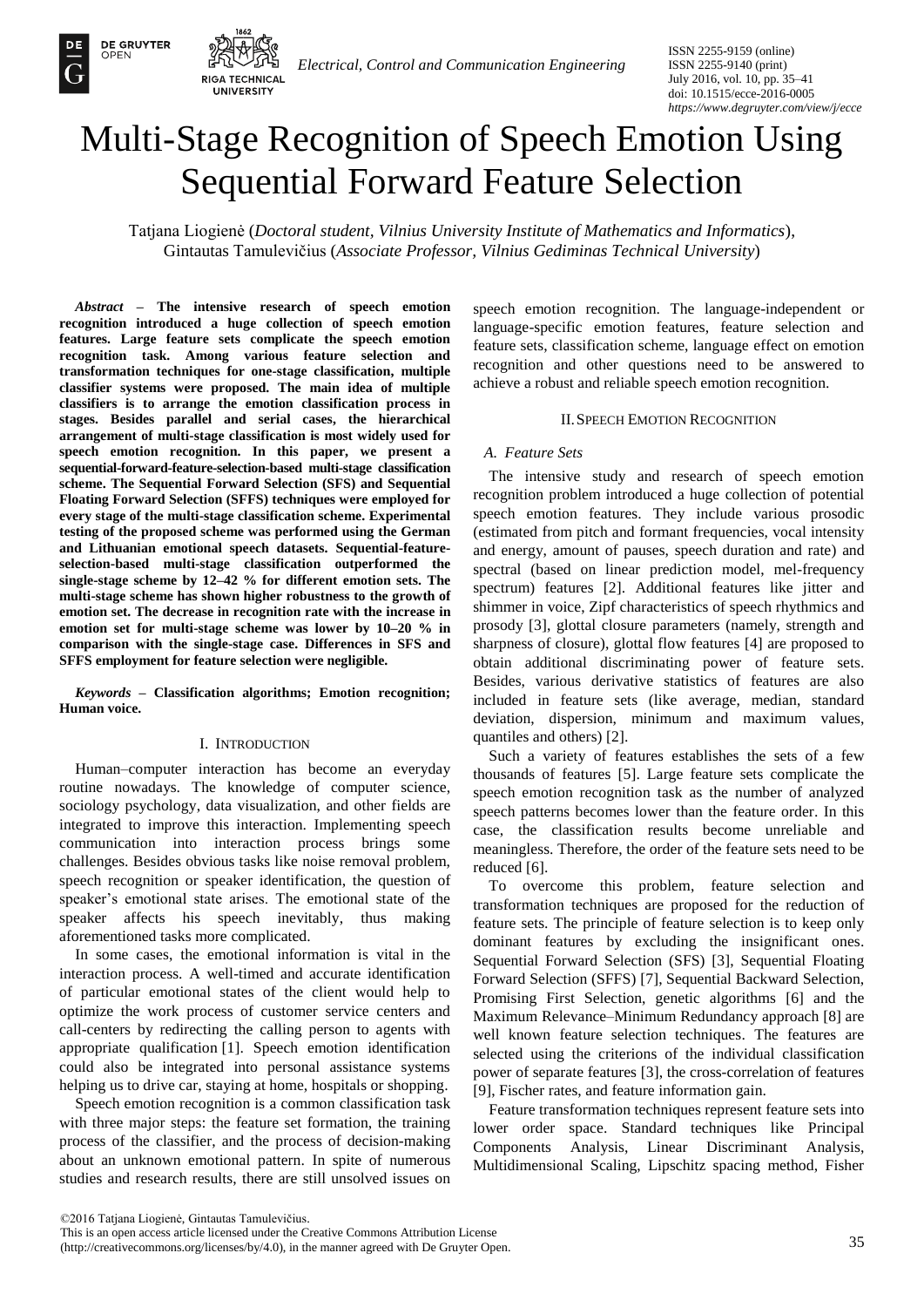Discriminant Analysis, neural networks, decision trees are used for this transformation. Despite the vigorous mathematical basis of transformation techniques, the selection ones are preferred in speech emotion classification task.

#### *B. Classification of Speech Emotion*

It is a common practice to identify speech emotion by performing a one-step classification. Large feature sets with a high degree of variability and overlap burdens the classification process. Recently, various multiple classifier systems were proposed as an alternative to one-stage classification. The main idea of multiple classifiers is to arrange the emotion classification process in stages, thus obtaining a multi-stage classification. Various implementations of multi-stage classification were proposed for speech emotion identification task.

The parallel ensemble of classifiers was designed by arranging the classifiers into an ensemble one by one [7]. Each classifier employed a different feature set formed using the Sequential Floating Forward Selection algorithm. This classification scheme (based on Bayesian classifiers) gave a 92.6 % overall recognition rate for six emotions.

The class-specific multiple classifier scheme was proposed for a seven-emotion case (anger, boredom, disgust, fear, happiness, sadness, and neutral) and implemented in parallel manner too [10]. Each classifier was dedicated for a single emotion and used a particular feature set. The classifiers and the features were selected depending to their performance on specific emotion. Fusion technique was applied for final decision making by combining the results of the class-specific classifiers. This classification scheme gave higher classification accuracy (80.6 % on average) in comparison with single-stage classification case.

A serial organization of classifiers for the identification of six emotions (happiness, boredom, neutral state, sadness, anger, and anxiety) was proposed in [7]. Again, a few singleemotion dedicated Bayesian classifiers were arranged in a cascade scheme. Each classifier operated using a particular feature set obtained by using the modified version of SFFS algorithm. Each emotion is identified by emotion-specific classifier in a separate stage of the cascade scheme. The serial organization of classifiers gave an average recognition rate of 96.5 %.

Another group of multi-stage classification schemes employs the hierarchical organization of classification process. In this case, the classifiers are combined in hierarchical manner according to some predefined structural assumptions.

The hierarchical structure of subsystems for the analysis of emotions in pairs was proposed in [4]. Six emotions (anger, joy, sadness, fear, boredom, and neutral state) were grouped into 15 different pairs. Fifteen separate subsystems were trained to distinguish between two emotions in pair using a particular feature set. For example, recognition of joy required five sub-systems analyzing the following pairs: joy/anger, joy/neutral, joy/sadness, joy/fear, and joy/boredom. The final result of classification was obtained by using majority voting over the results of sub-systems. The overall emotion recognition accuracy was 85.2 % in gender-dependent experiment and 80.1 % in gender-independent case by using 112 features in total.

A three-level classification scheme was proposed for the identification of sadness, anger, surprise, fear, happiness, and disgust [11]. Five classifiers were used for pairwise emotion classification. Emotional classes were constituted as having the highest Fisher rate for features values (Fig. 1). The average rate of emotion recognition for each level was 86.5 %, 68.5 %, and 50 %, respectively. The total number of analyzed features was 288.



A two-stage hierarchical classification scheme for two emotions (anger and neutral) was based on gender information [12]. During the first stage, all utterances were classified into three emotional groups: male (or neutral), female (or anger), and unknown group. During the next stage, the utterances of the unknown group were classified into two subgroups: anger or male, and neutral state or female. Different feature sets were used in each classification stage. The total order of features in this scheme was 56. The obtained average emotion recognition rate was 80.7 %.

Gender information was also employed in Enhanced cotraining algorithm [13]. Two feature sets and two classifiers were applied for the classification of six emotions (female and male utterances were analyzed separately). Equally labeled utterances (by both classifiers) were assigned to temporal collection for further examination. The final decision was obtained by combining the results of both classifiers. The obtained average emotion recognition accuracy was 75.9 % for female speakers and 80.9 % for male speakers.

A psychologically-inspired binary cascade classification scheme employs dimensional descriptions of the emotions: valence, activation, and stance [14]. During the first stage, seven emotions are classified into two groups: non-negative valence (happiness and neutral) and negative valence (anger, boredom, disgust, anxiety, and sadness). During the second stage, the non-negative valence group is classified into happiness and neutral, and the negative valence group is classified into two groups: negative activation (boredom and sadness), and positive activation (anger, disgust, and anxiety). The negative activation group during the next stage is separated into boredom and sadness, and positive activation is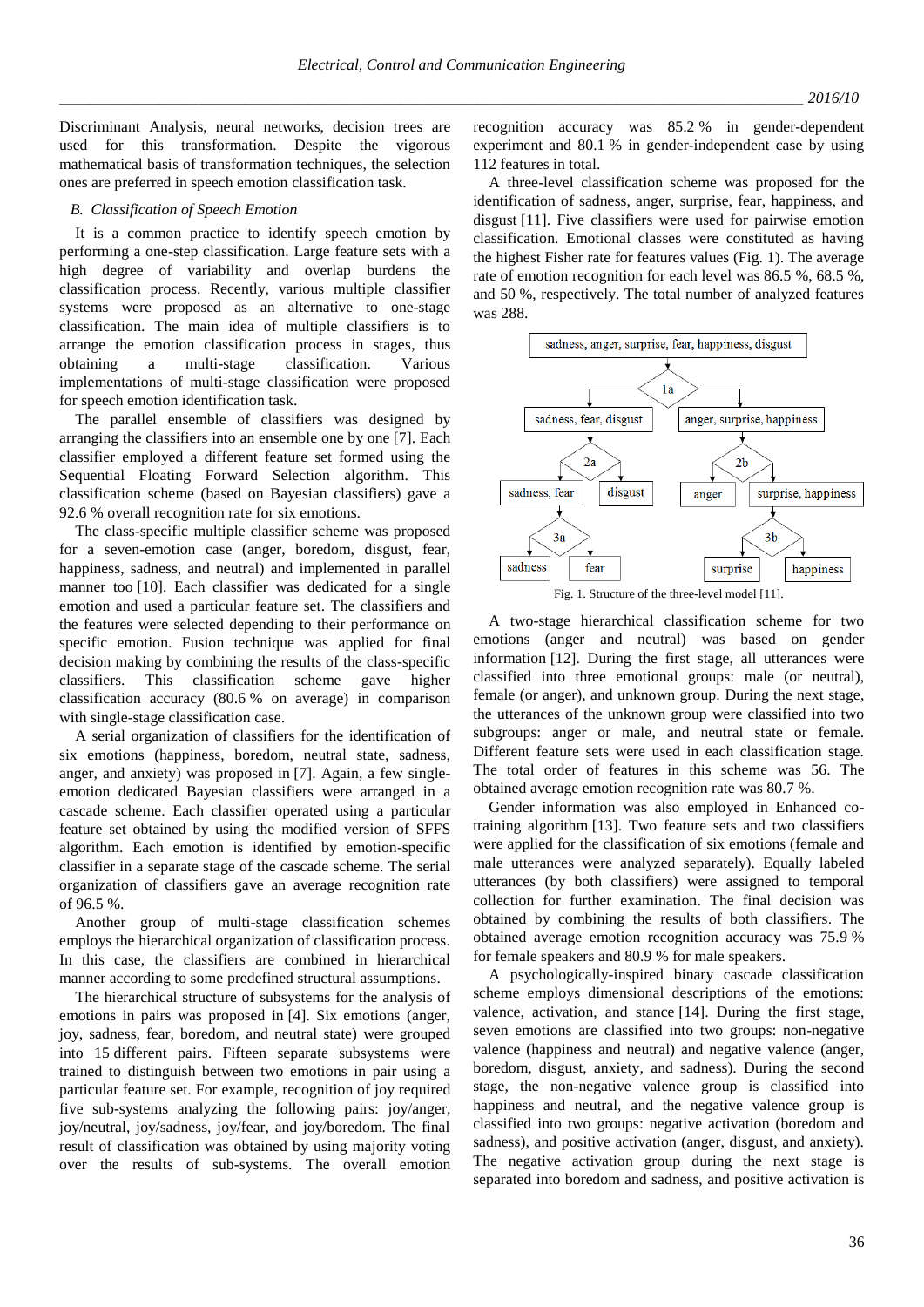classified into the lower stance (disgust) and higher stance (anger and anxiety) groups. Lastly, the anger and the anxiety are separated. The highest obtained emotion recognition accuracy in this scheme was 97 % using the  $75<sup>th</sup>$  order feature set.

Another multi-stage hierarchical classification scheme is driven by a dimensional emotion model [3]. Firstly, all six emotions are classified by arousal dimension into three groups: active, median, and passive emotions. Secondly, each of these emotion groups is divided into two emotions using different classifiers. As a result, active emotion group is divided into anger and joy, and median arousal emotion group is divided into fear and neutral state. Passive emotion group is divided into sadness and boredom. Gender-based classification was also applied in this scheme. The average recognition accuracy of 76.4 % was obtained using 68 different features in this scheme.



Fig. 2. Two-step hierarchical classification of two emotions [14].

The alternative hierarchical classification approach was introduced by applying the three-dimensional (activation, potency, and evaluation) emotion model [7]. Six emotions (anger, happiness, anxiety, neutral state, boredom, and sadness) were classified in three steps by using multiple Bayesian classifiers (Fig. 2). Firstly, all emotions are classified into the high activation and low activation classes. Each of these classes are divided into the low and high potency groups. Separate emotions are labeled in the third level. The average recognition rate of 88.8 % was stated for this scheme.

Concluding this section, we can notice that the hierarchical arrangement of multi-stage classification is the most widely applied for speech emotion classification. Hierarchical arrangement facilitates the integration of emotional models, additional information, and the formation of emotion (or emotion group) specific feature subsets into classification scheme. This property guarantees the superiority of multistage speech emotion classification over the single-stage classification case.

## III. MULTI-STAGE CLASSIFICATION USING SFS AND SFFS TECHNIQUES

#### *A. Multi-Stage Classification Scheme*

A multi-stage classification scheme was employed for speech emotion classification task in this study [15].

The main idea of multi-stage scheme is to classify all emotional speech utterances in several stages using different feature sets (subsets) for every stage. During the first stage, all emotional speech utterances are separated into emotional classes that are determined by the first-level feature subset. During the second stage, each of these emotional speech classes are divided into lower level classes or separate emotions using different second-level feature subsets. There can be any number of classification stages *L* with different feature subsets for each class. The number of classes in every stage is also unlimited.

The idea of multi-stage classification was formulated considering these presumptions on speech emotion classification task:

- significant overlap of features in single-stage classification of all emotions is the main reason of classification errors. This can be solved by reducing the number of emotions analyzed at the same time (during one stage);
- increase in the average classification rate not necessarily implies the classification rate increase for each emotion individually. The reason for this is the combined feature set for all emotions. To avoid this, each emotion (or emotional group) should be characterized by its own feature set (subset);
- all analyzed emotions can be divided into some groups depending on selected feature set or another objective criterion. The derived groups can be divided again using some other feature set and so on until we obtain separate emotions.

Two different feature selection criterions were proposed in our previous works for the multi-stage scheme: maximal efficiency, and minimal cross-correlation. In the first case, feature subsets were formed by selecting the first most efficient features for every classification stage [15]. The second criterion determines the selection of linearly independent features, thus maximizing the discriminating power of the entire feature set [16]. The employment of fundamental frequency-based feature sets revealed the superiority of the proposed multi-stage scheme against the direct (single-stage) classification technique using the full set of 234 features. The average results of the classification of four emotions (anger, joy, sadness, and neutral state) were 59.6 % and 56.3 %, respectively, using maximal efficiency and minimal cross-correlation criterions for multi-stage classification scheme. Single-stage classification using aforementioned full feature set gave a 30.5 % classification accuracy.

#### *B. Sequential Feature Selection*

In this study, we employed the Sequential Forward Selection (SFS) and Sequential Floating Forward Selection (SFFS) techniques for the selection of feature subsets during every classification stage. SFS and SFFS are greedy search algorithms and are supposed as sub-optimal feature selection techniques as not all possible feature combinations are analyzed during selection process.

SFS is one of the simplest and fastest feature selection techniques. It composes the feature set by adding new features one by one. However, SFS technique does not provide the possibility of removing the included feature which can lose its positive effect on the entire subset with the increase of the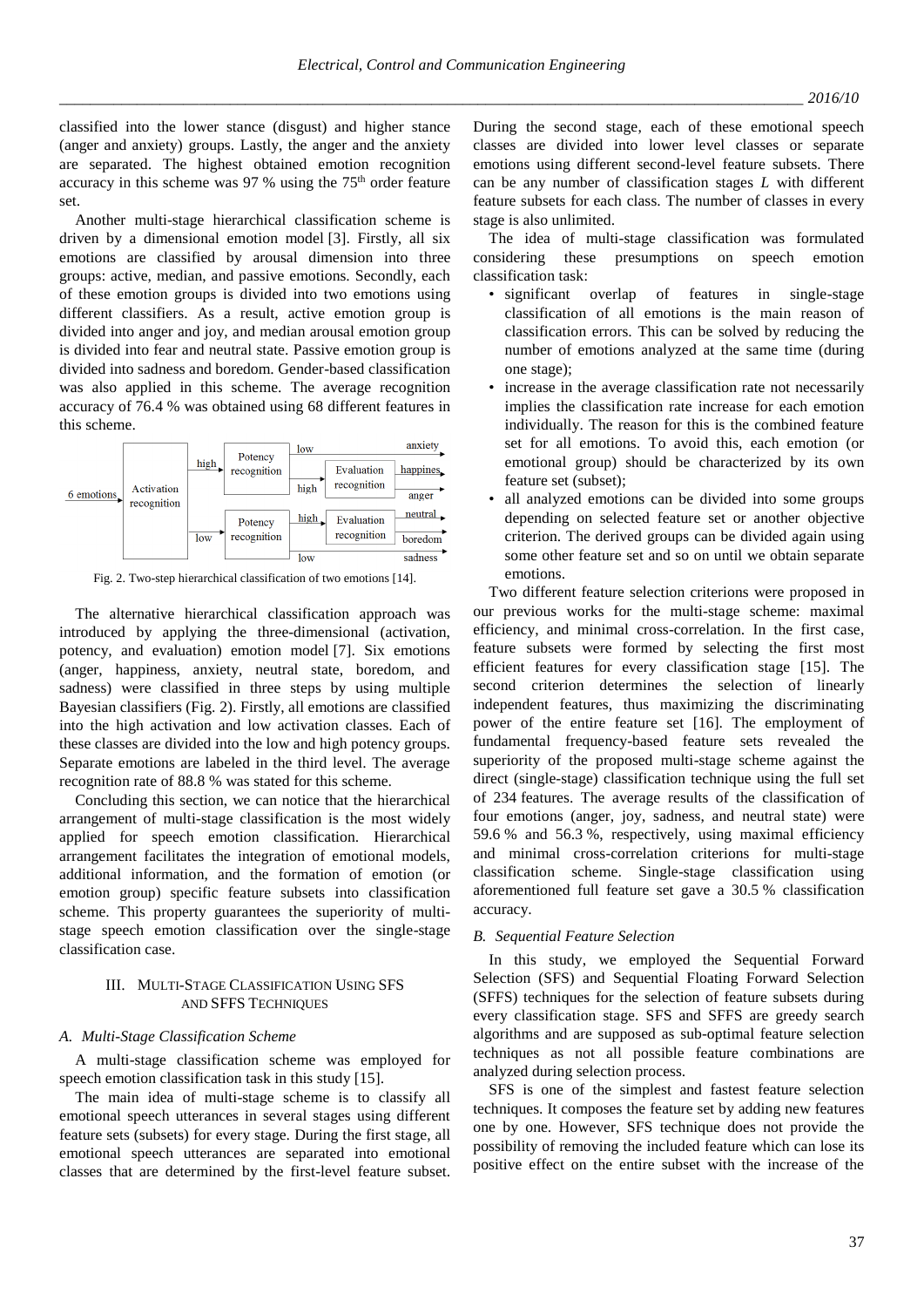subset size. SFFS technique can be considered as the extension of the SFS technique as it contains feature removal step. Consequently, SFFS can result in smaller feature sets in comparison with the SFS technique.

The following steps are performed in SFS-based feature selection:

• initialization of the empty feature subset  $F_0$ :

$$
F_0 = \{ \emptyset \};\tag{1}
$$

• the subset  $F_i$  is extended with the feature  $f_m$  making the new subset *Fi*+1 more effective:

$$
F_{i+1} = \{F_i + f_m\},\tag{2}
$$

$$
f_m = \arg \max [E(F_{i+1})] > E(F_i), \quad m = 1, 2, ..., M.
$$
 (3)

This step (we call it incremental) is repeated while the efficiency of a new feature subset  $F_{i+1}$  increases or while  $(i + m) < M$ , where  $M -$  the number of analyzed speech emotion features.

In general, the selection of *P* features will require  $(P + 1)$  × *M* feature set evaluations, which for large *M* values can become a computationally quite intensive task.

SFFS algorithm contains one additional step (a decremental one). This step is intended for the removal of the feature  $f_n$ making the obtained subset  $F_{i+1}$  more effective:

$$
F_{i-1} = \{F_i - f_n\},\tag{4}
$$

$$
f_n = \arg \max [E(F_{i-1})] > E(F_i), \quad n = 1, 2, ..., P,
$$
 (5)

where *P* is the size of the analyzed feature subset *Fi*.

In this case, the computational load of the feature selection process grows only slightly. Every decremental step requires *P* evaluations, which is minor in comparison with the load of incremental step.

The idea of sequential feature selection employment is as follows. During the first classification stage, all emotional speech utterances are separated into an initially predefined number of classes. The feature subsets for this classification are formed applying SFS (or SFFS) technique for the entire collection of the extracted speech emotion features. This process is repeated for every classification stage and every emotional class until the last stage classification is performed and the set of identified emotions is obtained.

#### IV. EXPERIMENTAL STUDY

Sequential-forward-selection-based multi-stage classification scheme was experimentally tested in the speech emotion recognition task. Two different databases were used for this study: Berlin emotional speech database [17], and Lithuanian spoken language emotion database [18]. Both databases contain an acted emotional speech recorded by actors: professional (German database), and non-professional (Lithuanian case).

The experiments carried out four cases of the speech emotion recognition task: two emotions (joy, anger), three emotions (joy, anger, neutral), four emotions (joy, anger, neutral, sadness), and five emotions (joy, anger, neutral,

sadness, fear). In total, 60 German patterns and 300 Lithuanian utterances per emotion were selected, thus giving the sets of 300 German and 1500 Lithuanian utterances.

A non-parametric classifier was selected for the test considering a moderate size of data sets. We have used the *K*-Nearest Neighbor classifier (with  $K = 3$ ). In order to get a more reliable evaluation of the performances, 3-fold crossvalidation was applied. Again, the number of folds was limited by the size of datasets.

A total of 6552 different speech emotion features were extracted for the emotion recognition experiment using OpenEAR toolkit [19]. The features included zero crossing rate, energy, fundamental frequency, mel-scale features, spectral band features, probabilities of voicing in speech, and various their derivatives (like smoothed envelope values, first and second order differential features, feature value statistics, parameters of value distribution).

We made assumption about low-pitch and high-pitch emotion classes during the first classification stage. Preexperimental analysis of pitch values for different emotions has shown that neutral state and sadness should be labeled as low-pitch emotions and the high-pitch group should consist of anger, joy, and fear.

Sequential feature selection procedures were applied for all classification stages. This ought to have ensured the employment of the most effective feature set in every stage.

For comparison purposes, we analyzed three different cases of the single-stage scheme and two cases of the multi-stage classification scheme:

- *S-ALL* single-stage classification using the entire set of 6552 features. This case will be the basic level for the comparison of results;
- *S-SFS* single-stage classification scheme using the feature set obtained by SFS technique;
- *S-SFFS* single-stage classification using the feature set obtained by SFFS technique;
- *MS*-*SFS* our proposed multi-stage classification scheme using the SFS-based feature set;
- *MS-SFFS* multi-stage classification using the SFFSbased feature set.

The averaged recognition results of emotions for the German and Lithuanian datasets are given in Tables I and II, respectively.

Recognition results in the cases of *S-SFFS* and *MS-SFFS* were almost identical to the results of *S-SFS* and *MS-SFS*, respectively; therefore, they are not given in the Tables. There were only three different results between the SFS and SFFS procedures: two different results in the German case, and one difference in the Lithuanian case. As these differences varied form 0.1 % to 0.6 %, they can be considered as negligible.

We can see that recognition rates for an individual emotion depend heavily on the size of the analyzed emotion set. For example, the identification of anger in a single-stage scheme decreased on average by 25.9 % (for the cases of *S-ALL* and *S-SFS*) with the increase in the emotion set. In the case of multi-stage classification, this decrement was 19.7 %. For the emotion of joy, these values were 18.9 % and 9.8 %,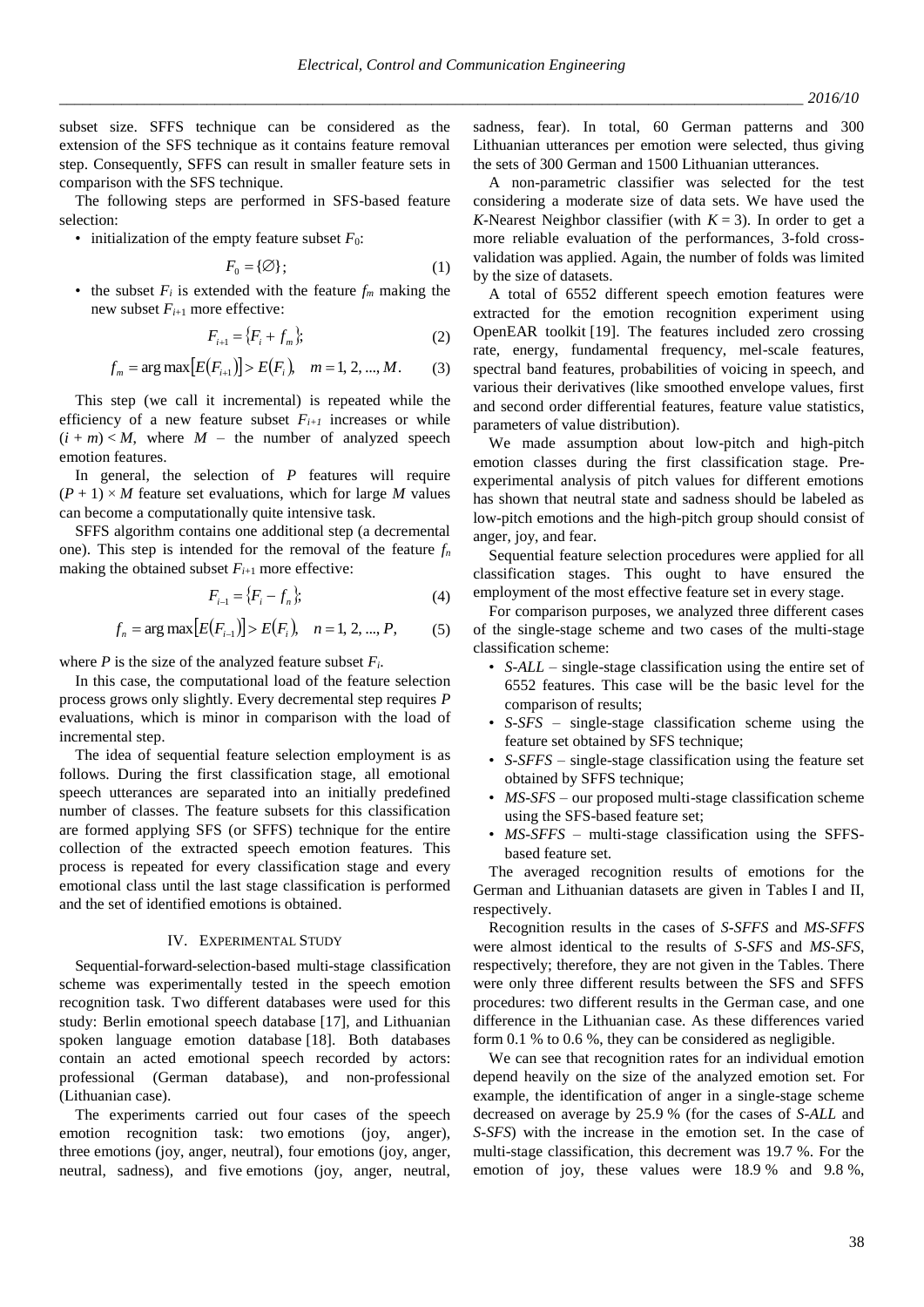respectively. Thus, multi-stage classification scheme using selection procedures is more robust to the increase in analyzed emotions than the single-step scheme.

| <b>TABLE I</b>                                       |  |
|------------------------------------------------------|--|
| <b>RECOGNITION RESULTS OF GERMAN SPEECH EMOTIONS</b> |  |

|        |                       | Recognition accuracy, % |              |         |         |      |         |  |
|--------|-----------------------|-------------------------|--------------|---------|---------|------|---------|--|
| Scheme | Number of<br>emotions | Anger                   | $_{\rm Joy}$ | Neutral | Sadness | Fear | Average |  |
| S-ALL  | $\overline{c}$        | 53.3                    | 58.3         |         |         |      | 55.8    |  |
|        | 3                     | 53.3                    | 28.3         | 50.0    |         |      | 43.9    |  |
|        | $\overline{4}$        | 53.3                    | 28.3         | 48.3    | 58.3    |      | 47.1    |  |
|        | 5                     | 50.0                    | 20.0         | 38.3    | 48.3    | 36.7 | 38.7    |  |
| S-SFS  | $\overline{2}$        | 88.3                    | 76.7         |         |         |      | 82.5    |  |
|        | 3                     | 91.7                    | 75.0         | 95.0    |         |      | 87.2    |  |
|        | $\overline{4}$        | 90.0                    | 73.3         | 86.7    | 85.0    |      | 83.8    |  |
|        | 5                     | 86.7                    | 63.3         | 80.0    | 81.7    | 46.7 | 71.7    |  |
| MS-SFS | $\overline{2}$        | 88.3                    | 76.7         |         |         |      | 82.5    |  |
|        | 3                     | 86.7                    | 75.0         | 96.7    |         |      | 86.1    |  |
|        | $\overline{4}$        | 88.3                    | 73.3         | 98.3    | 98.3    |      | 89.6    |  |
|        | 5                     | 88.3                    | 80.0         | 83.3    | 96.7    | 60.0 | 81.7    |  |

TABLE II RECOGNITION RESULTS OF LITHUANIAN SPEECH EMOTIONS

|        |                       | Recognition accuracy, % |              |         |         |      |         |  |
|--------|-----------------------|-------------------------|--------------|---------|---------|------|---------|--|
| Scheme | Number of<br>emotions | Anger                   | $_{\rm Joy}$ | Neutral | Sadness | Fear | Average |  |
| S-ALL  | $\overline{c}$        | 38.3                    | 78.0         |         |         |      | 58.2    |  |
|        | 3                     | 16.0                    | 59.0         | 67.7    |         |      | 47.6    |  |
|        | $\overline{4}$        | 13.7                    | 55.7         | 38.0    | 29.3    |      | 34.2    |  |
|        | 5                     | 8.7                     | 48.3         | 23.7    | 24.7    | 29.7 | 27.0    |  |
| S-SFS  | $\mathfrak{2}$        | 81.3                    | 87.3         |         |         |      | 84.3    |  |
|        | 3                     | 49.7                    | 69.7         | 90.7    |         |      | 70.0    |  |
|        | $\overline{4}$        | 50.7                    | 77.0         | 72.7    | 54.7    |      | 63.8    |  |
|        | 5                     | 7.3                     | 77.3         | 68.3    | 50.3    | 52.0 | 51.1    |  |
| MS-SFS | $\overline{2}$        | 81.3                    | 87.3         |         |         |      | 84.3    |  |
|        | 3                     | 78.0                    | 80.7         | 89.0    |         |      | 82.6    |  |
|        | $\overline{4}$        | 68.0                    | 84.7         | 85.3    | 68.7    |      | 76.7    |  |
|        | 5                     | 42.0                    | 71.0         | 82.7    | 58.7    | 62.3 | 63.3    |  |



Fig. 3 shows the average emotion recognition rates and their dependence on the number of analyzed emotion for Lithuanian dataset (the German case is very similar therefore it is not given).

As we could expect, the expansion of the emotion set up to five emotions reduced the recognition accuracy. In the case of the entire feature set, the decrease was substantial: 31 % (17 % for German data-set). Similar values were obtained in the case of the SFS-based feature set: 33 % (and almost 11 % for German dataset).

The employment of multi-stage classification gave a more robust emotion recognition – the decrease was 21 % (and almost 1 % for German case). Thus, the decrease in classification rate caused by the increase in emotion set was 10 % to 20 % smaller for the multi-stage scheme.

In general, the multi-stage classification outperformed the single-stage scheme by 12 % to 42 %. The advantage of the multi-stage classification scheme is obvious.

In the publications surveyed, the average emotion recognition rates varied from 80 % up to 97 %. From this point of view, the recognition rates of 82 % to 90 % (for German dataset) obtained in our research seem quite competitive.

The differences in the results between the German and Lithuanian datasets presumably can be explained by the different acting level of speakers. Emotions in German were conveyed more precisely and expressively than in Lithuanian, which capacitated for a higher classification rate of German speech emotions. The morphological nature of the Lithuanian language could also make impact on the final results.

Fig. 4 represents the dependence of the size of the selected feature set on the number of analyzed emotions (again, the SFFS cases of the single-stage and multi-stage scheme are not given because of almost identical results to the SFS case).

Firstly, both SFS and SFFS procedures gave almost identical results (there were two cases when SFFS returned one-feature smaller sets). Considering the higher computational load of the SFFS procedure, the usage of this procedure is arguable. Slightly smaller feature sets is not a

\_\_\_\_\_\_\_\_\_\_\_\_\_\_\_\_\_\_\_\_\_\_\_\_\_\_\_\_\_\_\_\_\_\_\_\_\_\_\_\_\_\_\_\_\_\_\_\_\_\_\_\_\_\_\_\_\_\_\_\_\_\_\_\_\_\_\_\_\_\_\_\_\_\_\_\_\_\_\_\_\_\_\_\_\_\_\_\_\_\_\_\_\_\_\_\_ *2016/10*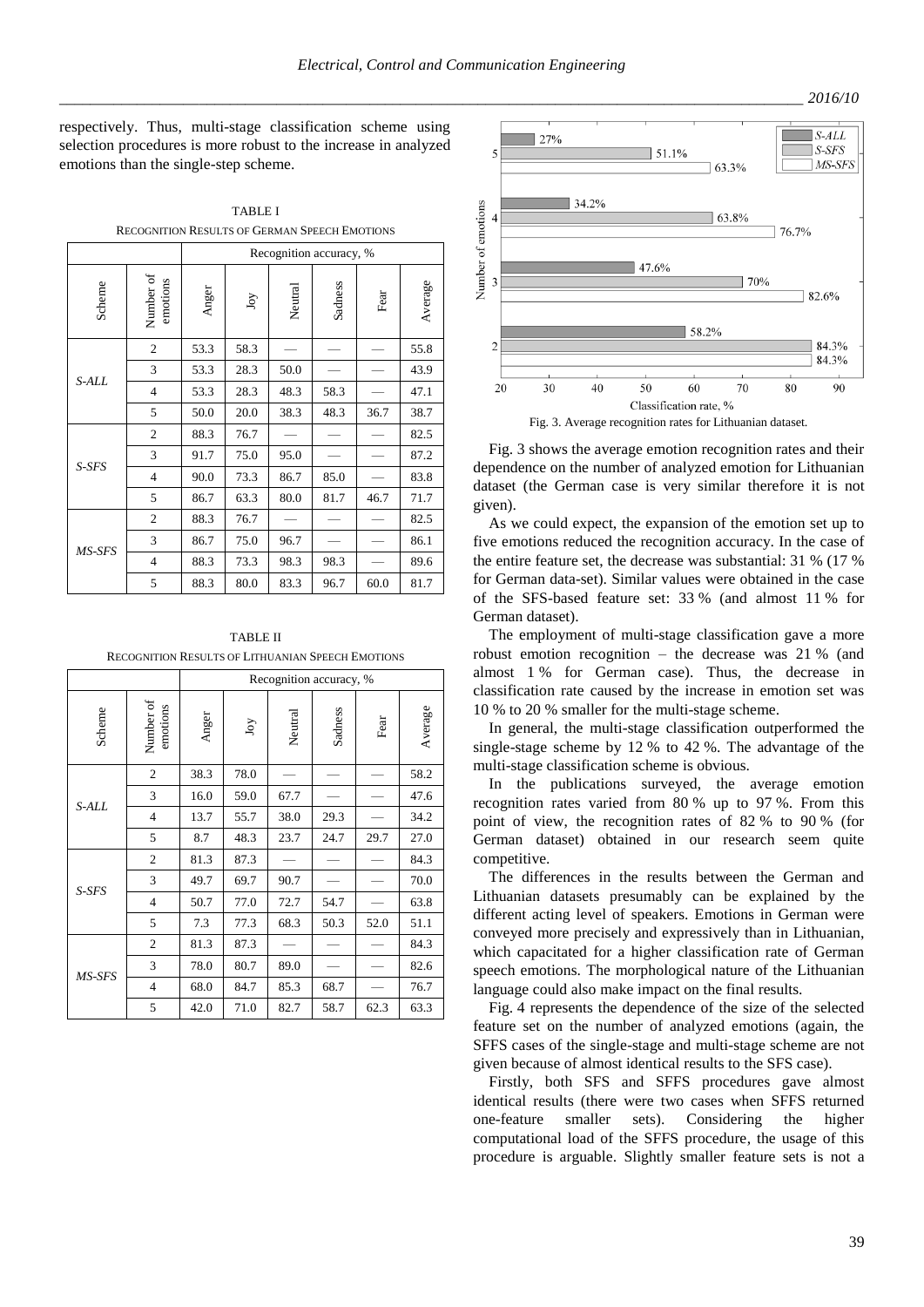sufficient argument for a higher load during the feature selection step (the training phase).

Secondly, the Lithuanian speech emotion case is characterized by higher-order feature sets (both for single- and multi-stage schemes). This could be explained by the five times larger dataset. A larger number of speech utterances brings higher variability and overlap of emotion features. This means lower recognition rate for the same feature size or larger feature sets to achieve a higher classification rate. The specificity of Lithuanian could also condition the final size of the feature set.

Thirdly, we can notice that the multi-stage scheme requires for higher-order feature sets than the single-stage case. The difference varied from 1 (case of three emotions for German dataset) up to 14 (case of five emotions for Lithuanian dataset). This is an expected result of applying separate classifiers for different emotional groups.

Finally, the total order of the feature sets obtained in our research varied from the  $4<sup>th</sup>$  up to the  $30<sup>th</sup>$  (in the case of multistage classification). In comparison with the data in the literature (where the  $56<sup>th</sup>-228<sup>th</sup>$  order feature sets were presented), these values are really low.

## V. CONCLUSION

Sequential Forward Selection and Sequential Floating Forward Selection techniques were applied for multi-stage classification of speech emotions. Selection techniques were employed for every stage of the classification thus obtaining most effective feature subsets for every analyzed emotion group. Experimental results prove the advantage of the multistage classification of speech emotions.

We conclude our research study with the following statements:

- Sequential-forward-feature-selection-based multi-stage classification gives higher recognition than the singlestage scheme. Superiority of multi-stage scheme was 12 % to 42 % for different emotion sets.
- Multi-stage scheme has shown higher robustness to the growth of the set of analyzed emotions. The decrease in classification rate with the increase in emotion set for the multi-stage scheme was lower by 10 % to 20 % in comparison with the single-stage case.
- The SFS and SFFS techniques determined almost identical results in emotion classification. Differences in the obtained feature sets and classification rates were negligible.
- The order of feature sets was lower for the single-stage scheme. The difference between the single-stage and multi-stage schemes varied from 1 to 14 features. The highest obtained feature order was 30<sup>th</sup>.
- The dependence of feature order on the dataset size was observed. The order of feature set was approximately two times higher for the five times larger Lithuanian dataset.



Fig. 4. Dependence of the feature set size on the number of analyzed emotions.

#### **REFERENCES**

- [1] S. Ramakrishnan and I. M. M. El Emary, "Speech emotion recognition approaches in human computer interaction," *Telecommun. Systems*, vol. 52, issue 3, pp. 1467–1478, Mar. 2013. <https://doi.org/10.1007/s11235-011-9624-z>
- [2] S. G. Koolagudi and K. S. Rao, "Emotion recognition from speech: a review," *Int. J. of Speech Technology*, vol. 15, issue 2, pp. 99–117, June 2012. <https://doi.org/10.1007/s10772-011-9125-1>
- [3] Z. Xiao, E. Dellandrea, L. Chen and W. Dou, "Recognition of emotions in speech by a hierarchical approach," in *2009 3rd Int. Conf. on Affective Computing and Intelligent Interaction and Workshops*, Amsterdam, 2009, pp. 1-8. <https://doi.org/10.1109/acii.2009.5349587>
- [4] P. Giannoulis and G. Potamianos, "A hierarchical approach with feature selection for emotion recognition from speech," in *Proc. of the Eighth Int. Conf. on Language Resources and Evaluation*, 2012, pp. 1203– 1206.
- [5] B. Schuller, B. Vlasenko, F. Eyben, G. Rigoll and A. Wendemuth, "Acoustic Emotion Recognition: A Benchmark Comparison of Performances," in *2009 IEEE Workshop on Automatic Speech Recognition & Understanding*, Merano, 2009, pp. 552–557. <https://doi.org/10.1109/asru.2009.5372886>
- [6] A. Origlia, V. Galatà and B. Ludusan, "Automatic classification of emotions via global and local prosodic features on a multilingual emotional database," in *Proc. of Speech Prosody*, 2010.
- [7] M. Lugger, M.-E. Janoir and B. Yang, "Combining classifiers with diverse feature sets for robust speaker independent emotion recognition," in *2009 17th European Signal Processing Conf*., Glasgow, 2009, pp. 1225–1229.
- [8] H. Peng, F. Long and C. Ding, "Feature selection based on mutual information: criteria of max-dependency, max-relevance, and minredundancy," *IEEE Trans. on Pattern Analysis and Machine Intelligence*, pp. 1226–1238, Aug. 2005. <https://doi.org/10.1109/TPAMI.2005.159>
- [9] A. Mencattini, E. Martinelli, G. Costantini, M. Todisco, B. Basile, M. Bozzali and N. Di Corrado, "Speech emotion recognition using amplitude modulation parameters and a combined feature selection procedure," *Knowledge-Based Systems*, vol. 63, pp. 68–81, June 2014. <https://doi.org/10.1016/j.knosys.2014.03.019>
- [10] A. Milton and S. Tamil Selvi, "Class-specific multiple classifiers scheme to recognize emotions from speech signals," *Comput. Speech and Language*, vol. 28, issue 3, pp. 727–742, May 2014. <https://doi.org/10.1016/j.csl.2013.08.004>
- [11] L. Chen, X. Mao, Y. Xue and L. L. Cheng, "Speech emotion recognition: Features and classification models," *Digital Signal Processing*, pp. 1154–1160, Dec. 2012. <https://doi.org/10.1016/j.dsp.2012.05.007>
- [12] W.-J. Yoon and K.-S. Park, "Building robust emotion recognition system on heterogeneous speech databases," in *2011 IEEE Int. Conf. on Consumer Electronics (ICCE)*, Las Vegas, NV, 2011, pp. 825–826. <https://doi.org/10.1109/ICCE.2011.5722886>